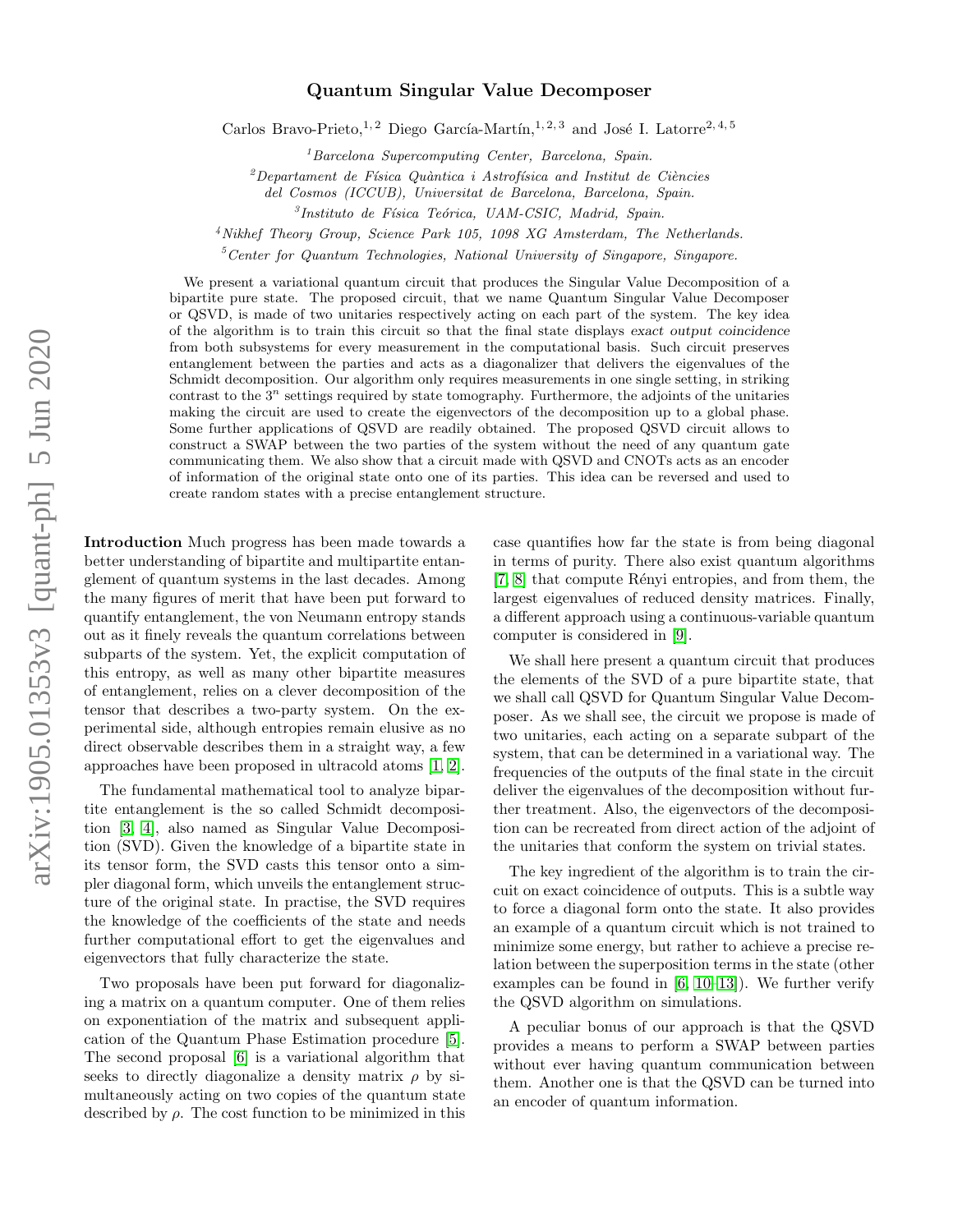Our proposal is a hybrid classical-quantum algorithm, much in the spirit of recent developments in the field of Quantum Computation for the Noisy Intermediate-Scale Quantum (NISQ) era [\[14,](#page-5-11) [15\]](#page-5-12). This means that the basic circuits may be shallow (accuracy can be increased by increasing the depth), and therefore amenable to implementation on near term quantum computers without error correction.

Classical Singular Value Decomposition The Singular Value Decomposition is a powerful mathematical technique which is ubiquitously used to analyze tensors with two indices. It simply says that any such tensor can be cast onto a diagonal form using two unitary matrices that act on each of its indices.

Let us briefly review how the SVD is computed. Consider a bipartite pure state  $|\psi\rangle_{AB} \in \mathcal{H}_A \otimes \mathcal{H}_B$ ,

<span id="page-1-0"></span>
$$
|\psi\rangle_{AB} = \sum_{i=1}^{d_A} \sum_{j=1}^{d_B} c_{ij} |e_i\rangle_A |e_j\rangle_B , \qquad (1)
$$

where  $d_{A,B}$  are the dimensions of the susbsystems Hilbert spaces  $\mathcal{H}_{A,B}$ ,  $\{|e_k\rangle_{A,B}\}\$  are the computational-basis states in  $\mathcal{H}_{A,B}$ , and the complex coefficients  $c_{ij}$  obey a normalization relation. This state can be written in its Schmidt form,

$$
|\psi\rangle_{AB} = \sum_{i=1}^{X} \lambda_i |u_i\rangle_A |v_i\rangle_B , \qquad (2)
$$

where  $\chi$  is the Schmidt rank *(i.e.* the number of Schmidt coefficients different from zero), which is always equal or smaller than the minimum of  $d_A$  and  $d_B$ ;  $\lambda_i$  are real positive eigenvalues that can be sorted in decreasing order, and  $\{|u_i\rangle_A\}$  and  $\{|v_i\rangle_B\}$  form a orthonormal basis for subsystems  $A$  and  $B$  respectively.

The analytical way to find the SVD of a given vec-tor [\(1\)](#page-1-0) needs to start from the tensor  $c_{ij}$ , then compute the reduced density matrix for each subsystem,  $\rho_A = Tr_B|\psi\rangle_{AB}\langle\psi|$  and  $\rho_B = Tr_A|\psi\rangle_{AB}\langle\psi|$ , and then perform two diagonalizations,  $\rho_A = \sum_{i=1}^{\chi} \lambda_i^2 |u_i\rangle_A \langle u_i|$ and  $\rho_B = \sum_{i=1}^{\chi} \lambda_i^2 |v_i\rangle_B \langle v_i|$ . As a result, the original vector can be cast in the basis of the eigenvectors  $\{|u_i\rangle_A\}$ and  $\{|v_i\rangle_B\}$  of both diagonalizations that share the same eigenvalues. The sign of each  $\lambda_i$  can be taken positive as a phase can always be absorbed into either  $|u_i\rangle_A$  or  $|v_i\rangle_B$ .

Note that the Schmidt rank  $\chi$  is in itself a first measure of entanglement. Furthermore, the usefulness of the SVD can be illustrated by computing the von Neumann entropy S of this state for the A-B bipartition:  $S =$  $-\text{Tr}(\rho_A \log \rho_A) = -\text{Tr}(\rho_B \log \rho_B) = -\sum_{i=1}^{\chi} \lambda_i^2 \log \lambda_i^2$ . It also follows that all Rényi entropies can be computed once the eigenvalues of the SVD are known [\[16\]](#page-5-13).

The classical construction of the SVD can only be used on an actual quantum state after performing its full tomography. Indeed, for a state made out of  $n$  qubits it is necessary to perform measurements in  $3^n$  different settings (i.e. one for each non-commuting combination of tensor products of Pauli operators  $\{\sigma_x, \sigma_y, \sigma_z\}$  to reconstruct the original tensor  $c_{ij}$  [\[17\]](#page-5-14), and then perform all the computations sketched above. Furthermore, the classical computation of the entropy to be performed from the tensor describing the state may get out of reach for large systems, since it scales exponentially with the number of qubits.

Circuit for Quantum Singular Value Decomposer (QSVD) Here we present a novel way to compute the eigenvalues and obtain the physical eigenvectors of the SVD of a pure state  $|\psi\rangle_{AB}$  using a quantum circuit, that we shall name QSVD for Quantum Singular Value Decomposer. Our technique needs copies of the original state.

The key idea of our method is to find a circuit that provides the following transformation of the original state:

$$
U_A \otimes V_B |\psi\rangle_{AB} = \sum_{i=1}^{\chi} \lambda_i e^{i\alpha_i} |e_i\rangle_A |e_i\rangle_B , \qquad (3)
$$

where  $U_A|u_i\rangle_A = e^{i\beta_i}|e_i\rangle_A$  and  $V_B|v_i\rangle_B = e^{i\gamma_i}|e_i\rangle_B$ , with  $\alpha_i = \beta_i + \gamma_i \in [0, 2\pi)$ ; the *i* in the exponent is the imaginary unit.

The way to find the desired circuit emerges from the following observation. Given that the new Schmidt bases for the two subsystems are right away the computationalbasis vectors (up to individual global phases), each time we perform a measurement we should find exact output coincidence between the respective observations in A and B (FIG. [1\)](#page-2-0). Let us consider the example of two subspaces of two qubits. Then, if the result in the first subsystem turns out to be  $e.g.$  00, the result in the second subsystem should also be 00. There is always a pair of unitaries  $U_A$ and  $V_B$  achieving this exact output coincidence, since they simply correspond to a change of basis from the Schmidt eigenvectors.

Note that the entanglement spectrum between A and B (*i.e.* the eigenvalues  $\{\lambda_i\}$  of the reduced density matrices  $\rho_A, \rho_B$ ) has not changed, nor has the von Neumann entropy. This allows to obtain an estimation of the Schmidt coefficients  $\{\lambda_i\}$ , which will just be the observed, normalized probabilities for each possible coincident outcome for the two subsystems, obtained from repeated preparation of the state, application of the QSVD and measurement. In turn, these coefficients provide several entanglement figures of merit, such as the von Neumann entropy.

Once the two unitaries  $U_A$  and  $V_B$  have been obtained, it is now possible to reconstruct the vectors that would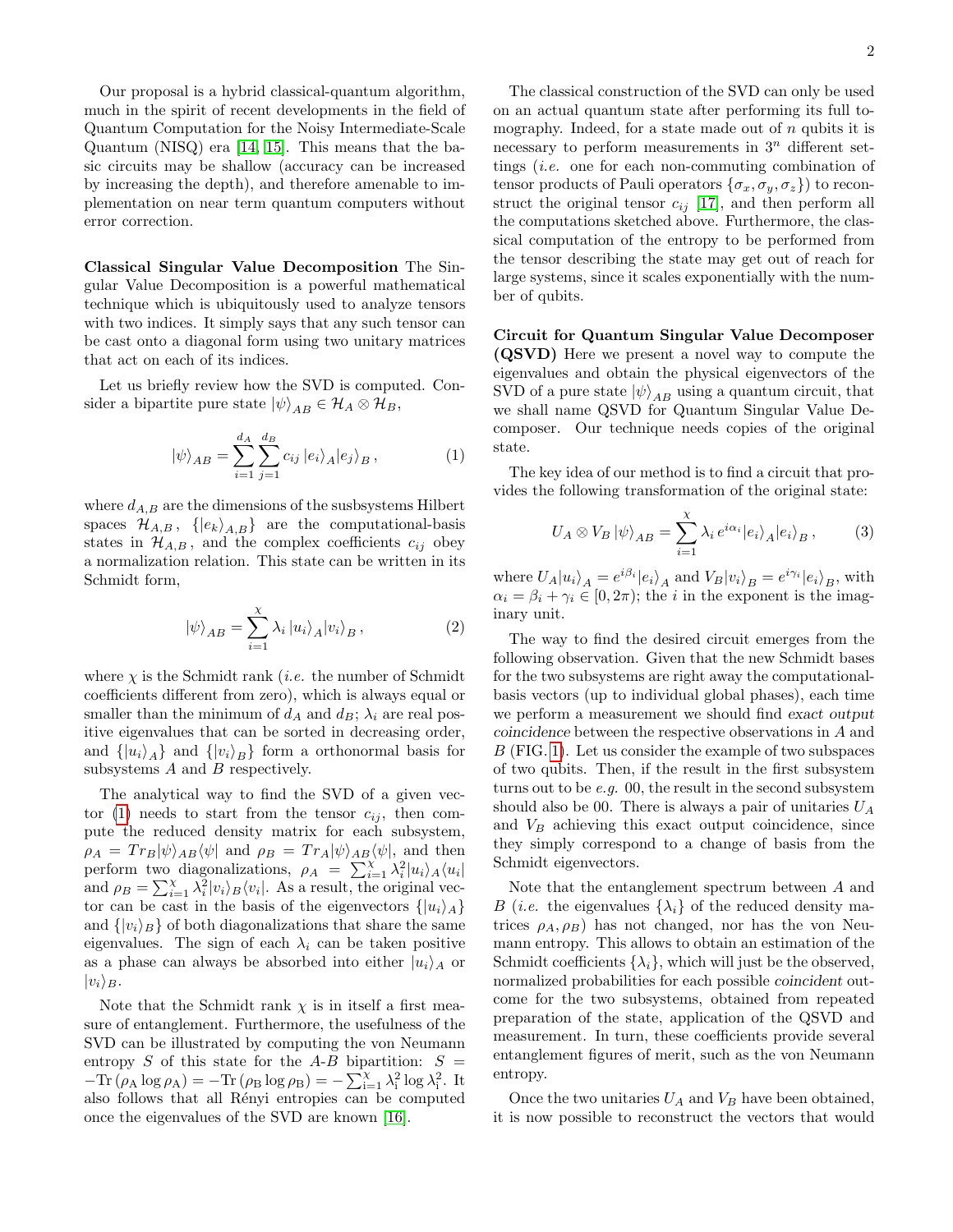

<span id="page-2-0"></span>FIG. 1: Parametrized unitary transformations implementing the Quantum Singular Value Decomposer (QSVD). Training is based on demanding exact output coincidence for both parties and for every measurement.

be needed in the original SVD, up to a complex phase. They simply correspond to

$$
e^{-i\beta_i}|u_i\rangle_A = U_A^{\dagger}|e_i\rangle_A , \qquad e^{-i\gamma_i}|v_i\rangle_B = V_B^{\dagger}|e_i\rangle_B , \quad (4)
$$

where  $|e_i\rangle$  can be created by just applying X-gates onto the initial  $|00...00\rangle$  state at the begining of the computation. The algorithm has taken the original state to a very specific form, the one of exact output coincidence, to determine the unitaries, and then the adjoint of the same unitaries are used to reconstruct the eigenvectors. The global phases  $\{\beta_i, \gamma_i\}$  are irrelevant in the characterization of the individual eigenvectors, but if one is interested in the relative phases between these vectors in the original  $|\psi\rangle_{AB}$ , then one may need to resort to tomography.

The algorithm we have presented has some extra degrees of freedom. For the sake of clarity we explicitly demanded exact output coincidence. But, this is not necessary in a strict sense. It suffices that each unique output from subsystem A is matched by some other unique output from subsystem B. This means that there is freedom of permutation for, say, output from B. Such a permutation is just another unitary on the  $B$  side. However, freedom of permutation (i.e. alternative training) must be avoided in two further applications of the QSVD (SWAP without quantum communication and quantum encoder), which we shall present below. Freedom of phase, in contrast, does not have any effect on them.

Another obvious comment of the algorithm is related to the possibility of having partitions with different dimensions. In such a case, the larger subsystem will have a number of irrelevant elements in its basis that will never tick on measurement.

Variational QSVD The key role of the exact output coincidence is the guide to construct a quantum circuit

to perform this task. Indeed, it is possible to train a variational version of the QSVD that will approximate the exact QSVD.

We first need to construct the two needed unitaries as a quantum circuit made of entangling gates and single qubit rotations. This circuit is thus characterized by a set of classical parameters. We may choose for instance the architecture shown in FIG. [5](#page-6-0) of Supplementary Material, where all the free parameters correspond to angles of rotation for single qubits  $\vec{\Theta}$  and  $\vec{\Omega}$  for subsystem A and B respectively. The variational form of the QSVD reads now

$$
|\psi\rangle_{AB} \xrightarrow{QSVD} U_A(\vec{\Theta}) \otimes V_B(\vec{\Omega}) |\psi\rangle_{AB}
$$
  
= 
$$
\sum_{i=1}^{\chi} \lambda_i e^{i\alpha_i} |e_i\rangle_A |e_i\rangle_B.
$$
 (5)

At the outset, random values for the parameters might be used and the circuit does not issue states that show exact output coincidence for all measurements. A figure of merit for the wrong answer is simply the total amount of non-coincidental measurement outcomes, which shall be minimized. In order to help accelerate convergence, different outcomes for each subsystem may be penalized by their Hamming distance, which is just the number of symbols that are different in the binary representation of the two results. Thus, the cost function  $C$  to be minimized simply is

$$
C \equiv \sum_{j} d_H(M_j^A, M_j^B) \equiv \sum_{q} \frac{1 - \langle \sigma_z^{q, A} \sigma_z^{q, B} \rangle}{2}, \qquad (6)
$$

where  $d_H$  denotes the Hamming distance and  $M_j^{A,B}$  are the results of the j-th measurement in the computational basis for A and B, respectively. Equivalently, it can also be defined in terms of 2-local  $\sigma_z$  Pauli operators, where the index  $q$  runs over all the qubits in the smallest subsystem. We may now apply machine learning techniques to find the optimal parameters that provide exact output coincidence. Notice that this cost function has a value of zero if and only if the Singular Value Decomposition is successfully completed. Note as well that it is defined in terms of 2-local observables and therefore, it does not suffer, for circuits of depth  $\mathcal{O}(\log n)$ , from the problem of exponentially vanishing gradients [\[18\]](#page-5-15). We emphasize that there is no need to perform any tomography, nor to involve any measurement of non-trivial observables. This simplification is related to the fact that there is no need to measure any relative phase. Therefore, the QSVD implies an exponential reduction in the number of measurement settings compared to state tomography, which requires  $3^n$ .

The convergence of the method depends on two distinct elements. First, the potential convergence of a variational QSVD to the exact QSVD is controlled by the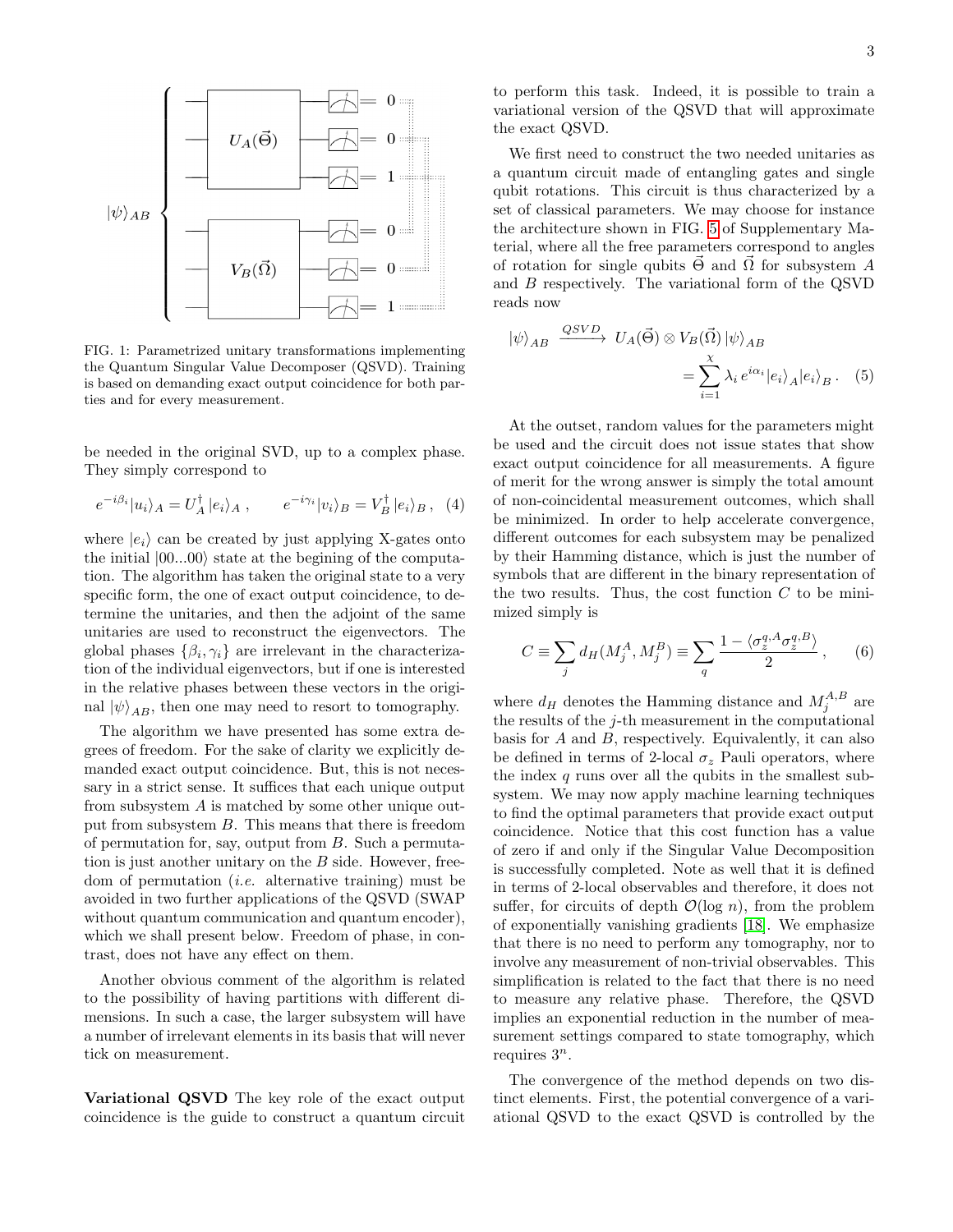

<span id="page-3-0"></span>FIG. 2: Left: Von Neumann entropy computed from the variational form of QSVD vs. exact entropy, for random states (including a product state and AME state) of 6 qubits and natural bipartition. As the number of layers increases, we observe convergence towards the exact entropy. Right: Mean relative error in the estimation of the entropy vs. number of layers (error bars represent the standard deviation). The error decreases exponentially with the depth of the circuit, as suggested by the Solovay-Kitaev theorem.

Solovay-Kitaev theorem [\[19\]](#page-5-16). Indeed, we are just looking for an approximation to a unitary using a complete set of gates. This means that there exists a quantum circuit that approximates the desired unitary with error  $\delta$ , *i.e.*  $|U_{exact} - U(\vec{\Theta})| < \delta$ , with a number of gates k that scales as  $k \sim \log^c \frac{1}{\delta}$ , with  $1 \leq c < 4$ , for a fixed number of qubits [\[20\]](#page-5-17). In other words, the error in the unitary may potentially decrease exponentially with the depth of the circuit, for a fixed number of qubits. This, in practice, will depend on the circuit ansatz and the success of the optimization procedure. The number of layers of the variational circuit (see FIG. [5](#page-6-0) of Supplementary Material) has to increase polynomially with the system syze. Under these conditions, a classical search algorithm needs only to explore a polynomial number of dimensions. Finding the optimal parameters may nonetheless encounter exponentially vanishing gradients [\[21\]](#page-5-18) or local minima for deep quantum circuits, that need to be circumvented using appropriate optimization strategies [\[22–](#page-5-19)[26\]](#page-5-20).

Second, the QSVD samples from a multinomial distribution. As such, the additive error for each output probability  $p_i$  scales as  $\sqrt{p_i(1-p_i)/s}$ , where s is the number of samples. The total number of measurements is related to the error which is aimed at, which in turn will depend on the Schmidt rank. We may then consider two different cases: (i) the Schmidt rank increases polynomially with the number of qubits, and (ii) the Schmidt rank increases exponentially with the number of qubits. In the first case (i), only a  $poly(n)$  number of measurements is needed to achieve a low relative error, whereas in a worst-case scenario (ii), this number is exponential if one is to estimate all eigenvalues with a low relative error. The latter case follows naturally from the fact that we are asking for an exponential amount of information. However, many physically relevant states, e.g. in condensed matter systems, do not exhibit an exponentially large Schmidt rank [\[27\]](#page-5-21).

The variational approach to the QSVD can be verified on a simulation. We have considered random states with  $c_{ij} = a_{ij} + i b_{ij}$  such that  $a_{ij}$  and  $b_{ij}$  are random real numbers between -0.5 and 0.5, further restricted by a global normalization. These states tend to have very large entanglement [\[28\]](#page-5-22). We have simulated states with a total number of 6 qubits and natural bipartition, disregarding the presence of experimental noise and the impact of finite sampling. We have analyzed 500 instances for the 1 and 2 layers case, and 200 instances for the 3, 4 and 5 layers case. The mean number of optimization steps is of the order of a few hundreds. FIG. [2](#page-3-0) left shows the entanglement entropy computed from the trained QSVD circuit vs. the exact entropy.

As suggested by the Solovay-Kitaev theorem, we observe fast convergence of results for every instance we have analyzed (FIG. [2](#page-3-0) right). The variational circuit approaches the exact result as we increase the number of layers, whatever the entanglement is. This is related to the fact that small-depth quantum circuits can develop large entanglement [\[29\]](#page-5-23). In this respect, it is worth mentioning that we have also analyzed Absolute Maximally Entangled (AME) states [\[30\]](#page-5-24), for which the convergence of the variational QSVD is fast and faithful. Simulations with a higher number of qubits should be carried out in the future.

Bonus 1: SWAP without connecting gates A peculiar spinoff of the QSVD circuit is the possibility of performing a SWAP operation between parties A and B without using any gate that connects both subsystems.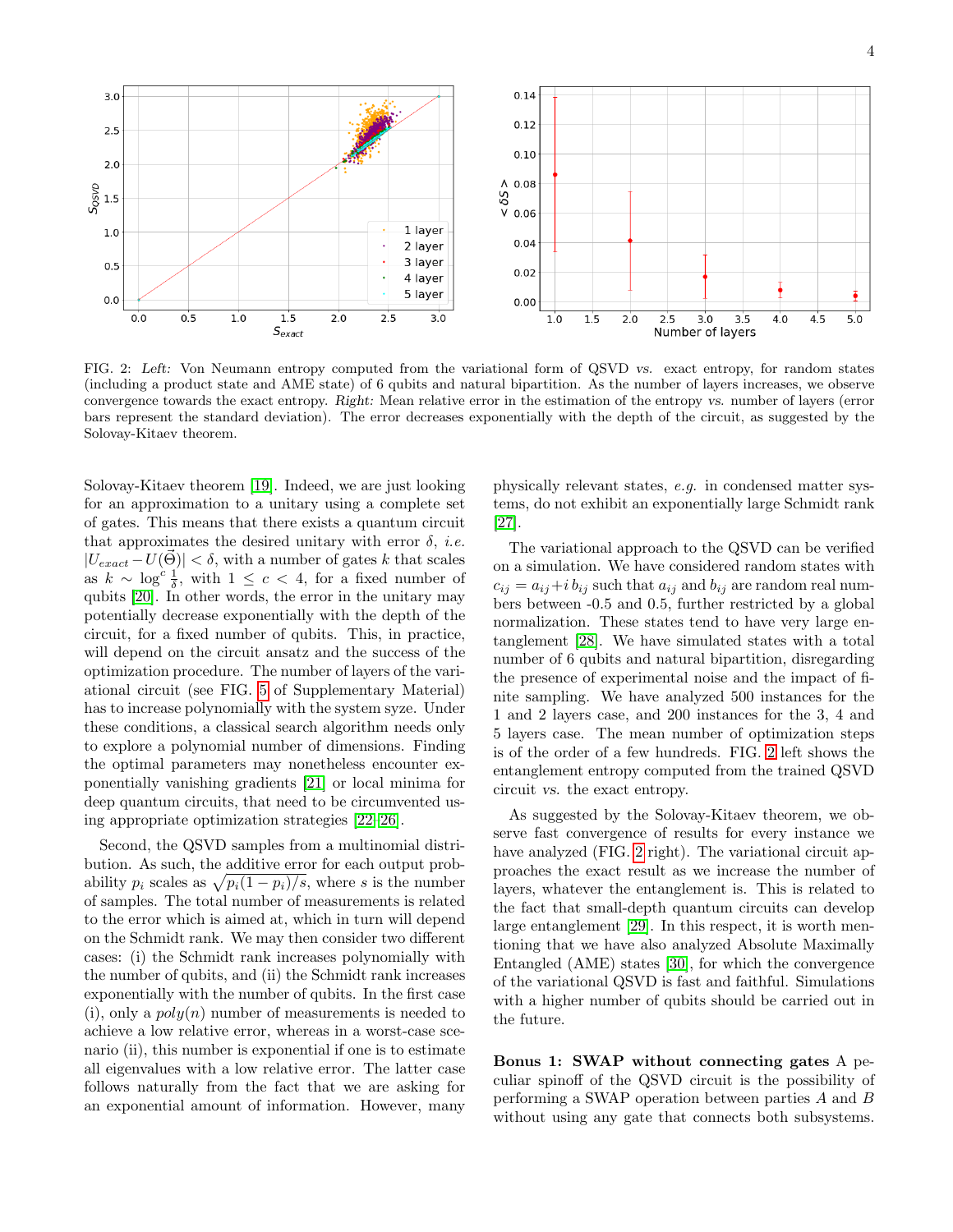

<span id="page-4-0"></span>FIG. 3: Application of the QSVD followed by the adjoint  $U^{\dagger}$  and  $V^{\dagger}$  gates acting on opposite subsystems, mediated by classical communication  $(CC)$  of the optimal parameters, allows to perform a long-distance SWAP operation without the need of any quantum communication between subsystems.

This is in contrast with the standard SWAP, where each pair of swapped qubits would need a series of CNOT gates.

The idea is shown in FIG. [3.](#page-4-0) It is enough to apply the  $\mathrm{QSVD}$  to  $\ket{\psi}_{AB}$ , then apply the adjoint  $U^\dagger$  and  $V^\dagger$  gates but acting on the opposite subsystem. That is:

$$
(V_A^{\dagger} \otimes U_B^{\dagger}) (U_A \otimes V_B) |\psi\rangle_{AB} = |\psi\rangle_{BA} . \tag{7}
$$

The implementation of the adjoint unitaries only need classical communication between parties A and B, since each unitary is characterized by a set of classical parameters. Notice as well that none of the gates will ever cross the barrier between the two systems.

The possibility of performing a SWAP without quantum communication opens the possibility of swapping at long distances. Lets imagine Alice and Bob received their pieces of a given common state. They can then measure their copies and notify publicly their results. Without further communication they can improve their variational QSVD. After a number of iterations, they will observe exact coincidence. Both parties can then communicate classically the characterization of their respective unitaries, and run once more the QSVD adding the adjoint exchanged gates at the end. They will then have achieved a long distance SWAP without quantum interaction. Of course, standard SWAP is much more powerful as it acts on a single copy of any unknown state. The price to be paid is the need for entangling gates across the two subsystems.

Bonus 2: QSVD as a quantum encoder The QSVD algorithm has a further spinoff. Let us consider for the sake of simplicity a system of  $n$  qubits where we apply the QSVD algorithm to a given bipartition. If we consider the final state of the circuit, the exact coincidence of the parties can be used to set to  $|0\rangle$  all the qubits of  $e.g.$  party  $A$ . It is only needed to apply



<span id="page-4-1"></span>FIG. 4: Further use of CNOT gates makes QSVD an encoder of the original quantum state  $|\psi\rangle_{AB}$  onto one of its parts  $|\phi\rangle_{B}$ .

a CNOT between each pair of coincident qubits controlled at A and targeted to B, as illustrated in FIG. [4.](#page-4-1) The QSVD plus a series of CNOTs corresponds to a quantum encoder designed to compress the initial state onto  $(CNOT_1 \dots CNOT_{n/2}) (U_A \otimes V_B) |\psi\rangle_{AB} =$  $|00...0\rangle_A |\phi\rangle_B$ , where  $|\phi\rangle_B = \sum_{i=1}^{N} \lambda_i e^{i\alpha_i} |e_i\rangle_B$ . All the information of the original state has been packed into one subsystem. The circuit being unitary, this encoding can be exactly decoded back onto the total system.

The same idea can be reversed. Let us imagine that we are interested in creating a random state that displays a very precise entanglement structure. The procedure would be to first manage to create the following superposition on a subsystem  $|\psi\rangle_A = \sum_i \lambda_i e^{i\alpha_i} |e_i\rangle_A$ . Then a series of CNOTs connecting each qubit to an ancilla would lead to  $|\psi\rangle_{AB} = \sum_i \lambda_i e^{i\alpha_i} |e_i\rangle_A |e_i\rangle_B$ . Finally, the state can be randomized by taking arbitrary unitaries on A and B.

Conclusion We have presented a novel algorithm, QSVD, that provides Schmidt eigenvalues and eigenvectors of any bipartite pure state, given many copies of it. Its key idea can be traced to demand exact output coincidence on any measurement of the two parties that make the system.

The QSVD can be used to analyze the entanglement which is present in the result of some algorithm. For instance, if a variational quantum circuit is trained to minimize the energy of e.g. the Ising model, the final result can be run with the addition of the variational form of QSVD. The results would then allow to check the logarithmic growth of the entropy at criticality.

The QSVD seems to be a natural structure to achieve a number of quantum tasks. Here we have analyzed the possibility to achieve a SWAP operation without any gate that connects qubits from both sides of the state. We have also shown that QSVD plus a series of CNOTs is tantamount to a quantum encoder.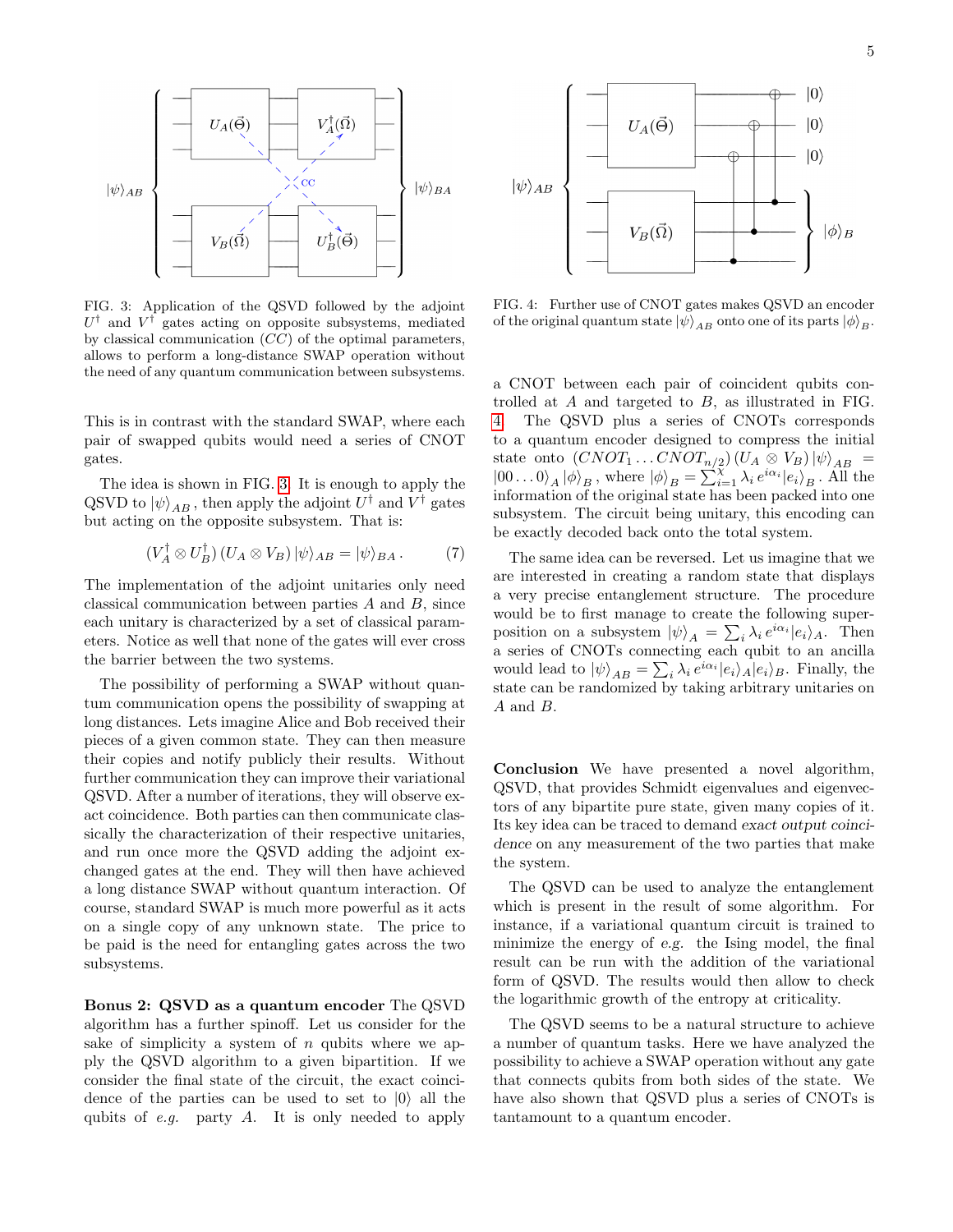Acknowledgements. CBP, DGM and JIL acknowledge CaixaBank for its support of this work through Barcelona Supercomputing Center's project CaixaBank Computación Cuántica. CBP, DGM and JIL are supported by Project PGC2018-095862-B-C22 and Quantum CAT (001-P-001644).

- <span id="page-5-0"></span>[1] D. A. Abanin and E. Demler, Phys. Rev. Lett. 109 020504 (2012).
- <span id="page-5-1"></span>[2] R. Islam, R. Ma, P. M. Preiss, M. E. Tai, A. Lukin, M. Rispoli and M. Greiner, Nature 528 77 (2015).
- <span id="page-5-2"></span>[3] E. Schmidt, Math. Ann. 63 433 (1907); A. Ekert and P. L. Knight, Am. J. Phys. 63 415 (1995).
- <span id="page-5-3"></span>[4] A. Peres, Quantum theory: concepts and methods, Kluwer Academic Publishers, Dordrecht (1995); A. Peres, Phys. Lett. A 202 16 (1995).
- <span id="page-5-4"></span>[5] P. Rebentrost, A. Steffens, I. Marvian and S. Lloyd, Phys. Rev. A 97(1) 12327 (2018).
- <span id="page-5-5"></span>[6] R. LaRose, A. Tikku, E. O'Neel-Judy, L. Cincio and P. J. Coles, npj Quantum Information 5 1 (2019).
- <span id="page-5-6"></span>[7] S. Johri, D. S. Steiger and M. Troyer, Phys. Rev. B 96(19) 195136 (2017).
- <span id="page-5-7"></span>[8] Y. Subaşı, L. Cincio and P. J. Coles, J Phys A Math Theor. 52(4) 044001 (2019).
- <span id="page-5-8"></span>[9] S. Das, G. Siopsis and C. Weedbrook, Phys. Rev. A 97 022315 (2018).
- <span id="page-5-9"></span>[10] J. Romero, J. P. Olson and A. Aspuru-Guzik, Quantum Sci. Technol. 2 (2017).
- [11] J. Carolan, M. Mohseni, J. P. Olson, M. Prabhu, C. Chen, D. Bunandar, N. C. Harris, F. N. C. Wong, M. Hochberg, S. Lloyd and D. Englund, Nat. Phys. 1–6 (2020).
- [12] C. Bravo-Prieto, R. LaRose, M. Cerezo, Y. Subaşı, L. Cincio and P. J. Coles, [arXiv:1909.05820](http://arxiv.org/abs/1909.05820) (2019).
- <span id="page-5-10"></span>[13] A. Pérez-Salinas, D. García-Martín, C. Bravo-Prieto and J. I. Latorre, Entropy 22, 436 (2020).
- <span id="page-5-11"></span>[14] J. Preskill. Quantum 2 79 (2018).
- <span id="page-5-12"></span>[15] J. R. McLean, J. Romero, R. Babbush and A. Aspuru-Guzik. New J. Phys. 18 023023 (2016).
- <span id="page-5-13"></span>[16] A. Rényi, Proceedings of the fourth Berkeley Symposium on Mathematics, Statistics and Probability, 547 (1960).
- <span id="page-5-14"></span>[17] M. Mohseni, A. T. Rezakhani and D. A. Lidar, Phys. Rev. A 77 032322 (2008).
- <span id="page-5-15"></span>[18] M. Cerezo, A. Sone, T. Volkoff, L. Cincio and P. J. Coles, [arXiv:2001.00550](http://arxiv.org/abs/2001.00550) (2020).
- <span id="page-5-16"></span>[19] A. Y. Kitaev, Russ. Math. Surv. 52 1991 (1997); A. Y. Kitaev, A. H. Shen and M. N, Vyalyi, Classical and quantum computation, American Mathematical Society, Providence, Rhode Island (2002).
- <span id="page-5-17"></span>[20] A. W. Harrow, B. Recht and I. L. Chuang, Journal of Mathematical Physics 43 4445 (2002).
- <span id="page-5-18"></span>[21] J. R. McClean, S. Boixo, V. N. Smelyanskiy, R. Babbush and H. Neven, Nature communications 9 1 (2018).
- <span id="page-5-19"></span>[22] D. Wecker, M. B. Hastings and M. Troyer, Phys. Rev. A 92 042303 (2015).
- [23] A. Garcia-Saez and J. I. Latorre, [arXiv:1806.02287](http://arxiv.org/abs/1806.02287) (2018).
- [24] N. Moll, P. Barkoutsos, L. S. Bishop, J. M. Chow, A. Cross, D. J. Egger, S. Filipp, A. Fuhrer, J. M. Gambetta, M. Ganzhorn, A. Kandala, A. Mezzacapo, P. Müller,

W. Riess, G. Salis, J. Smolin, I. Tavernelli and Kristan Temme, Quantum Sci. Technol. 3 030503 (2018).

- [25] E. Grant, L. Wossnig, M. Ostaszewski and M. Benedetti, Quantum 3, 214 (2019).
- <span id="page-5-20"></span>[26] J. M. K¨ubler, A. Arrasmith, L. Cincio, P. J. Coles, [arXiv:1909.09083](http://arxiv.org/abs/1909.09083) (2019).
- <span id="page-5-21"></span>[27] L. Amico, R. Fazio, A. Osterloh and V. Vedral, Rev. Mod. Phys. 80 517 (2008).
- <span id="page-5-22"></span>[28] I. Bengtsson and K. Zyczkowski, Geometry of quantum states: an introduction to quantum entanglement, Cambridge University Press, New York (2018).
- <span id="page-5-23"></span>[29] M. Benedetti, D. Garcia-Pintos, Y. Nam and A. Perdomo-Ortiz, npj Quantum Information 5 1 (2019).
- <span id="page-5-24"></span>[30] A. Cervera-Lierta, J. I. Latorre and D. Goyeneche, Phys. Rev. A 100 022342 (2019).
- <span id="page-5-25"></span>[31] Scipy optimization and root finding. [https://docs.](https://docs.scipy.org/doc/scipy/reference/optimize.html) [scipy.org/doc/scipy/reference/optimize.html](https://docs.scipy.org/doc/scipy/reference/optimize.html), (2019).